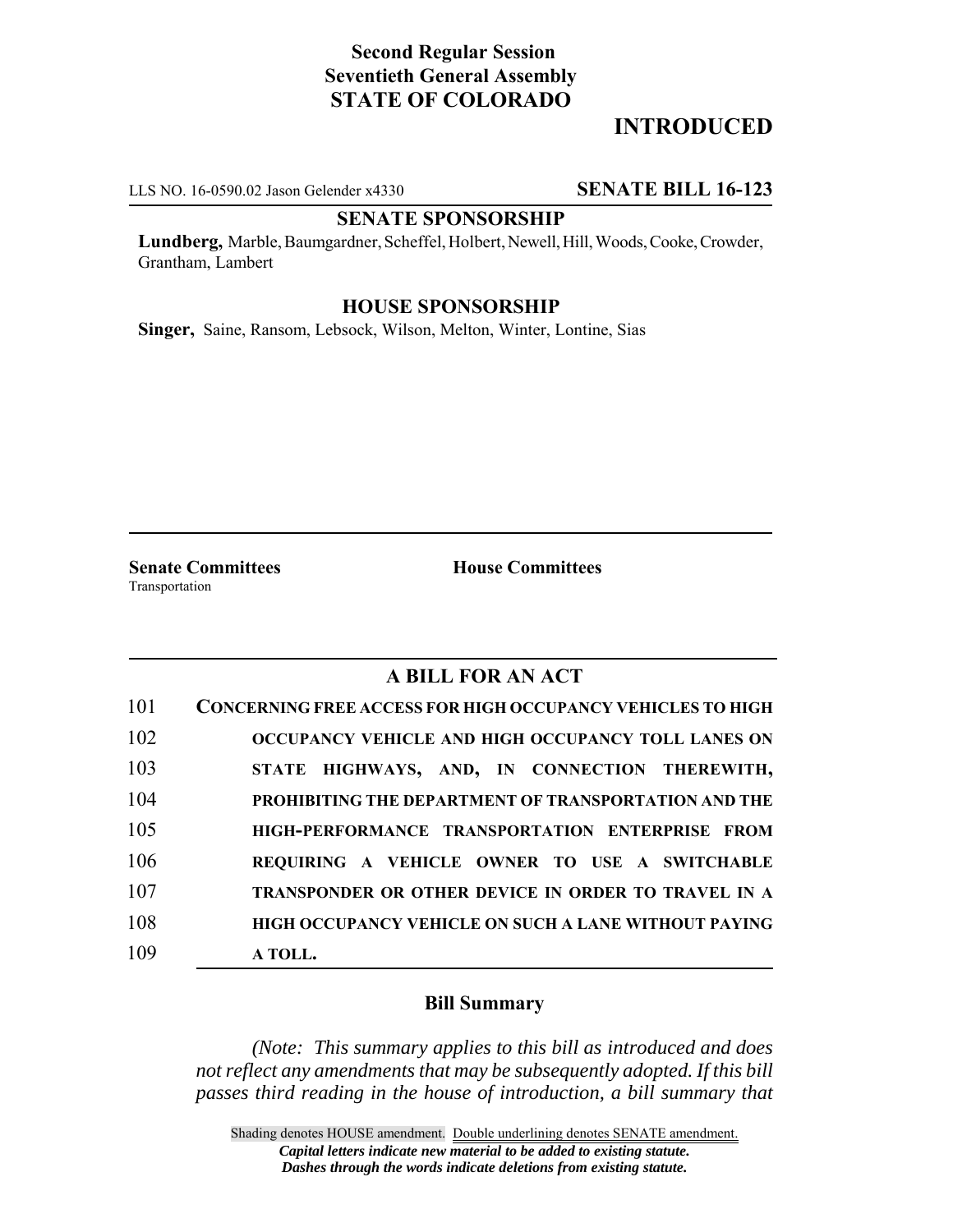*applies to the reengrossed version of this bill will be available at http://www.leg.state.co.us/billsummaries.)*

The bill prohibits the department of transportation or the high-performance transportation enterprise from requiring a vehicle owner to use a switchable transponder or other device in order to travel in a high occupancy vehicle on either a high occupancy vehicle lane or a high occupancy toll lane on a toll-free basis.

*Be it enacted by the General Assembly of the State of Colorado:*

**SECTION 1.** In Colorado Revised Statutes, 42-4-1012, **add** (1)

(e) as follows:

 **42-4-1012. High occupancy vehicle (HOV) and high occupancy toll (HOT) lanes.** (1) (e) NOTWITHSTANDING THE AUTHORIZATION GRANTED IN SUBPARAGRAPH (II) OF PARAGRAPH (d) OF THIS SUBSECTION (1) FOR THE SPECIFICATIONS AND STANDARDS DEVELOPED AND ADOPTED BY THE DEPARTMENT PURSUANT TO SAID PARAGRAPH (d) TO INCLUDE A REQUIREMENT THAT A VEHICLE OWNER PURCHASE UP TO ONE DEVICE TO USE ON ALL TOLL FACILITIES, ON AND AFTER THE EFFECTIVE DATE OF THIS PARAGRAPH (e), THE DEPARTMENT SHALL NOT REQUIRE A VEHICLE OWNER TO USE A SWITCHABLE TRANSPONDER OR OTHER DEVICE IN ORDER TO TRAVEL IN A HIGH OCCUPANCY VEHICLE ON EITHER A HIGH OCCUPANCY VEHICLE LANE OR A HIGH OCCUPANCY TOLL LANE THAT IS ON A HIGHWAY UNDER THE JURISDICTION OF THE DEPARTMENT OF TRANSPORTATION ON A TOLL-FREE BASIS. **SECTION 2.** In Colorado Revised Statutes, 43-4-808, **amend** (2) (b) as follows: **43-4-808. Toll highways - special provisions - limitations.** (2) (b) The transportation enterprise may adopt, by resolution of the transportation enterprise board, rules pertaining to the enforcement of toll